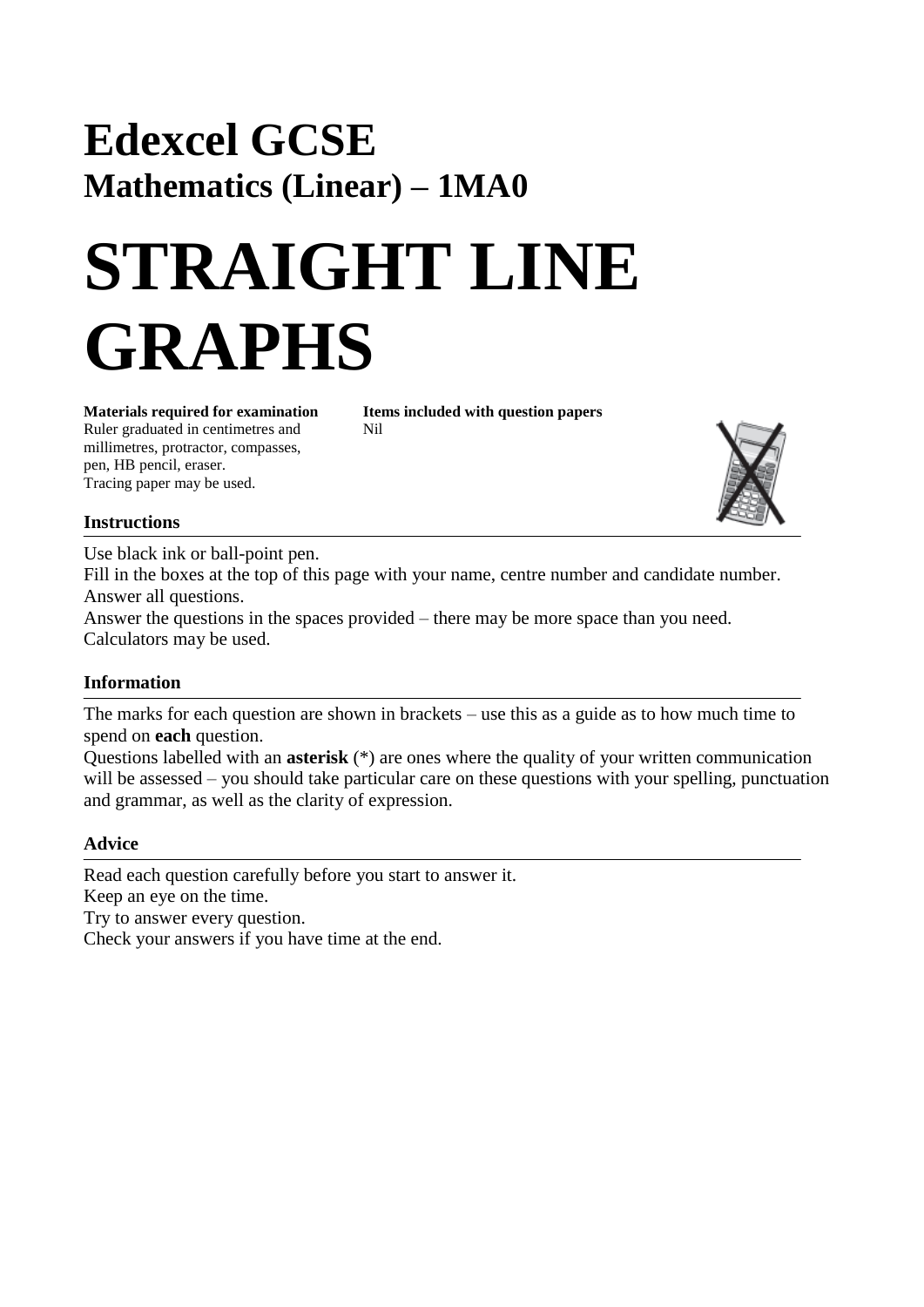**1.** (a) Complete the table of values for  $y = 2x + 5$ 

|  | $-2$ $-1$ $-1$ |  |  |
|--|----------------|--|--|
|  |                |  |  |

(b) On the grid, draw the graph of  $y = 2x + 5$  for values of *x* from  $x = -2$  to  $x = 2$ 



**\_\_\_\_\_\_\_\_\_\_\_\_\_\_\_\_\_\_\_\_\_\_\_\_\_\_\_\_\_\_\_\_\_\_\_\_\_\_\_\_\_\_\_\_\_\_\_\_\_\_\_\_\_\_\_\_\_\_\_\_\_\_\_\_\_\_\_\_\_\_\_\_\_\_\_\_\_\_**

**(2)**

**(2)**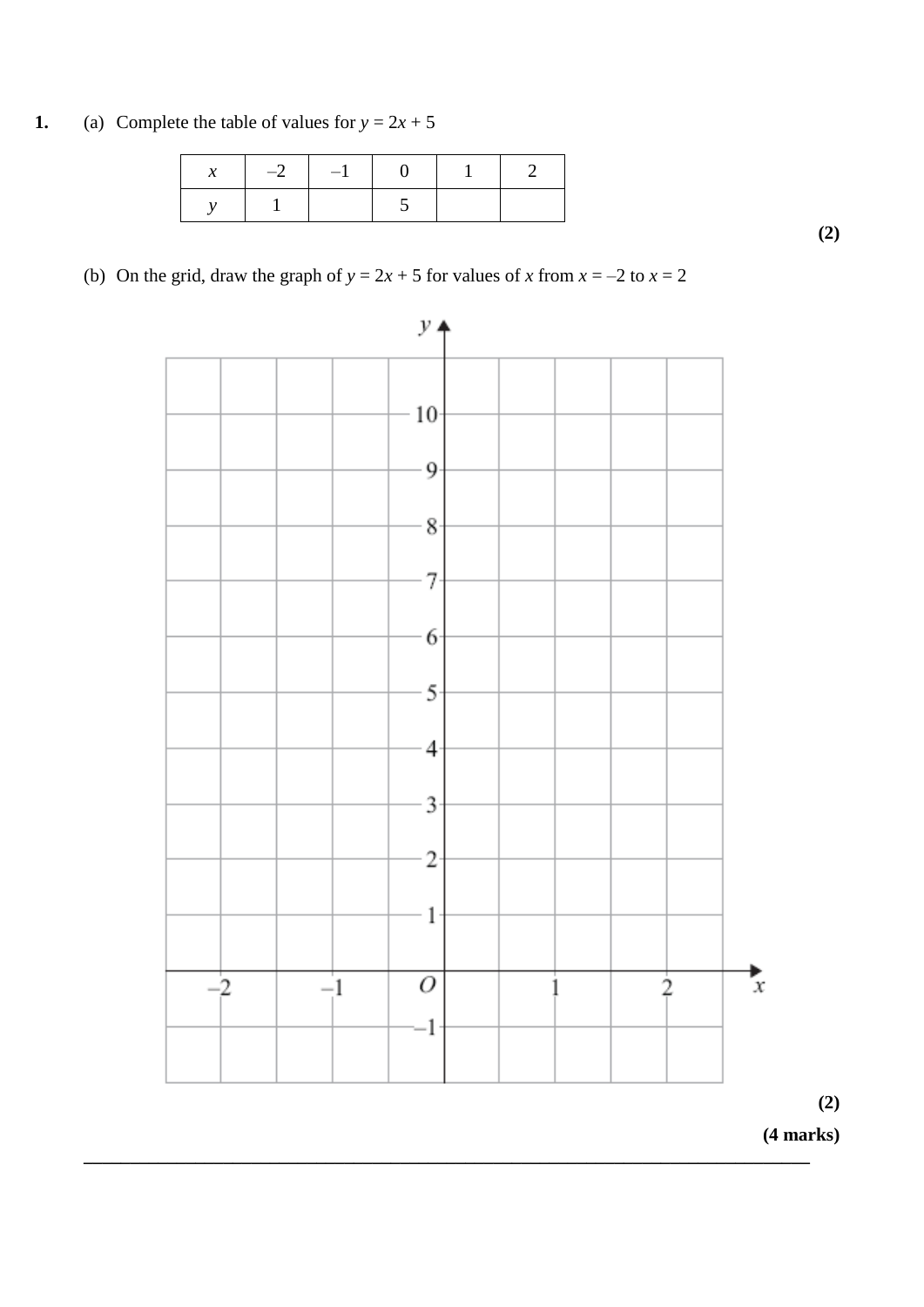**2.** (a) Complete the table of values for  $y = 2x - 3$ 

|  |             | $x \mid -1 \mid 0 \mid 1 \mid 2 \mid 3 \mid$ |  |
|--|-------------|----------------------------------------------|--|
|  | $-3$   $-1$ |                                              |  |

**(2)**

## (b) On the grid, draw the graph of  $y = 2x - 3$



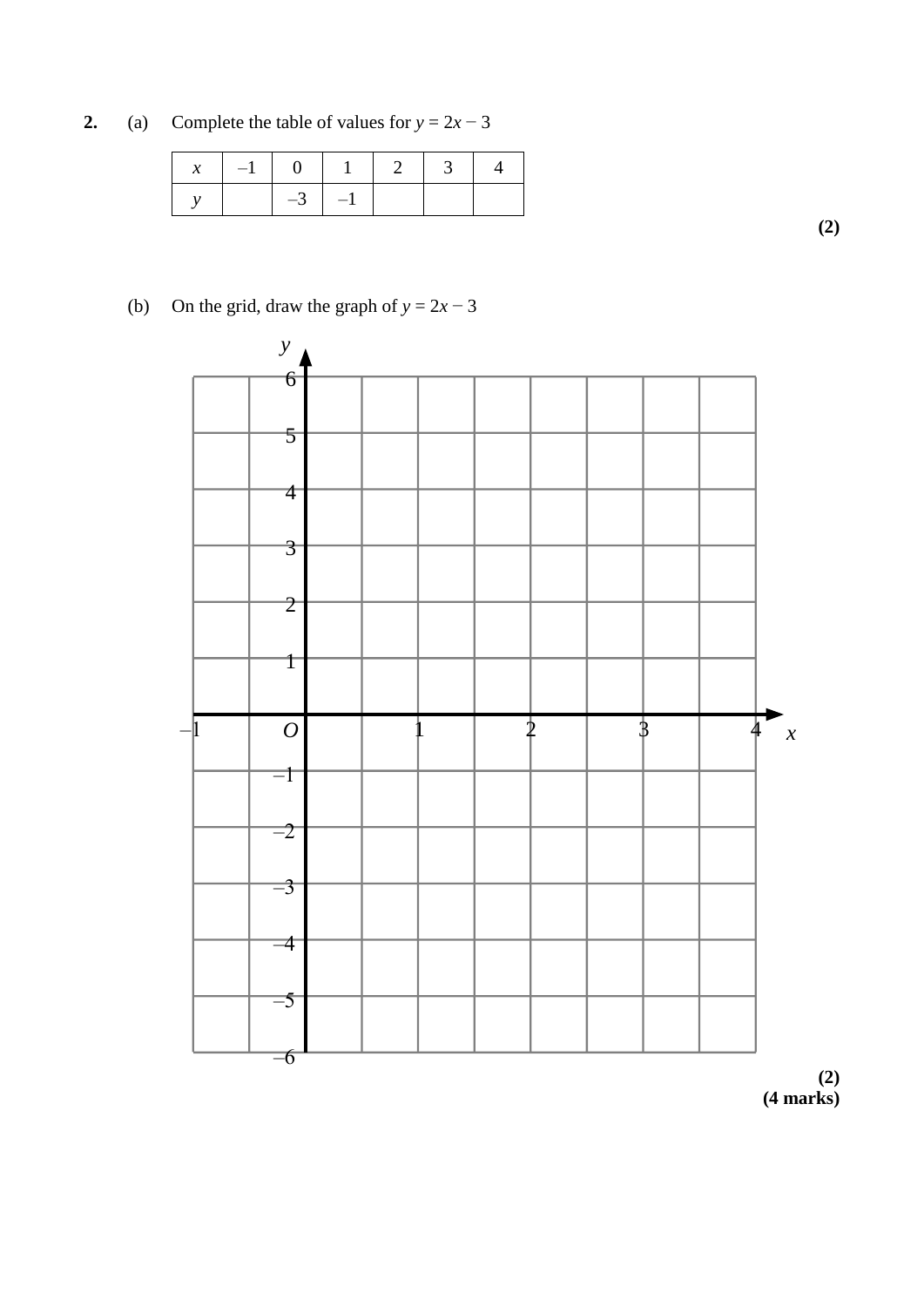**3.** (a) Complete the table of values for  $y = 2x + 1$ 

|  | $x \mid -2 \mid -1 \mid 0 \mid 1 \mid 2 \mid 3$ |  |  |  |
|--|-------------------------------------------------|--|--|--|
|  |                                                 |  |  |  |

**(2)**

### (b) On the grid, draw the graph of  $y = 2x + 1$



**(2)**

- (c) Use your graph to find
	- (i) the value of *y* when  $x = -1.5$   $y = 0.001$  *y*  $y = 0.001$
	- (ii) the value of *x* when  $y = 6$   $x = 0.001$

**(2) (6 marks)**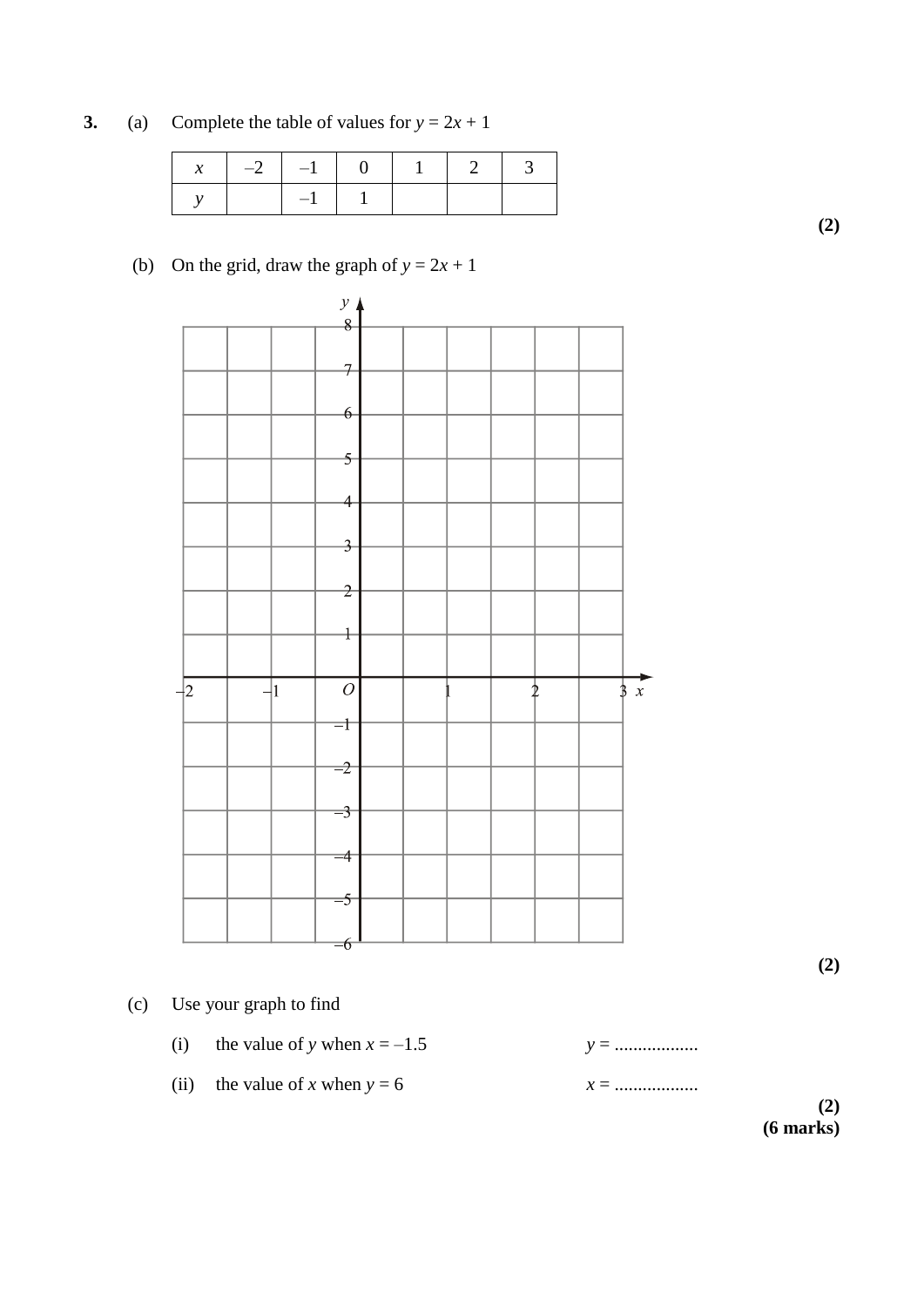**4.** On the grid, draw the graph of  $y = 3x - 2$  for values of *x* from  $-1$  to 3



**\_\_\_\_\_\_\_\_\_\_\_\_\_\_\_\_\_\_\_\_\_\_\_\_\_\_\_\_\_\_\_\_\_\_\_\_\_\_\_\_\_\_\_\_\_\_\_\_\_\_\_\_\_\_\_\_\_\_\_\_\_\_\_\_\_\_\_\_\_\_\_\_\_\_\_\_\_\_**

**(4 marks)**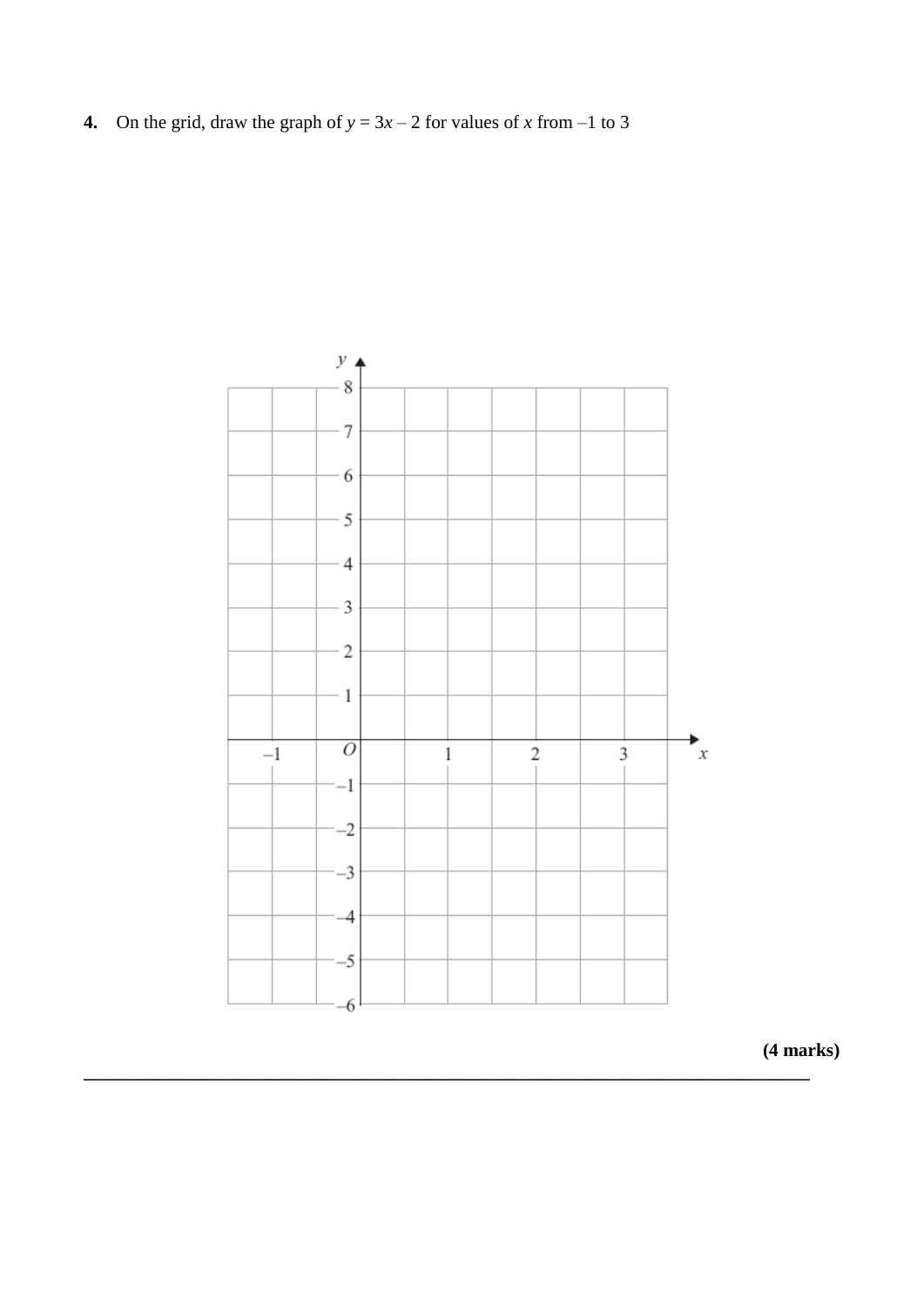**5.** On the grid, draw the graph of  $y = 3 - 2x$  from  $x = -2$  to  $x = 4$ 



**\_\_\_\_\_\_\_\_\_\_\_\_\_\_\_\_\_\_\_\_\_\_\_\_\_\_\_\_\_\_\_\_\_\_\_\_\_\_\_\_\_\_\_\_\_\_\_\_\_\_\_\_\_\_\_\_\_\_\_\_\_\_\_\_\_\_\_\_\_\_\_\_\_\_\_\_**

(4 marks)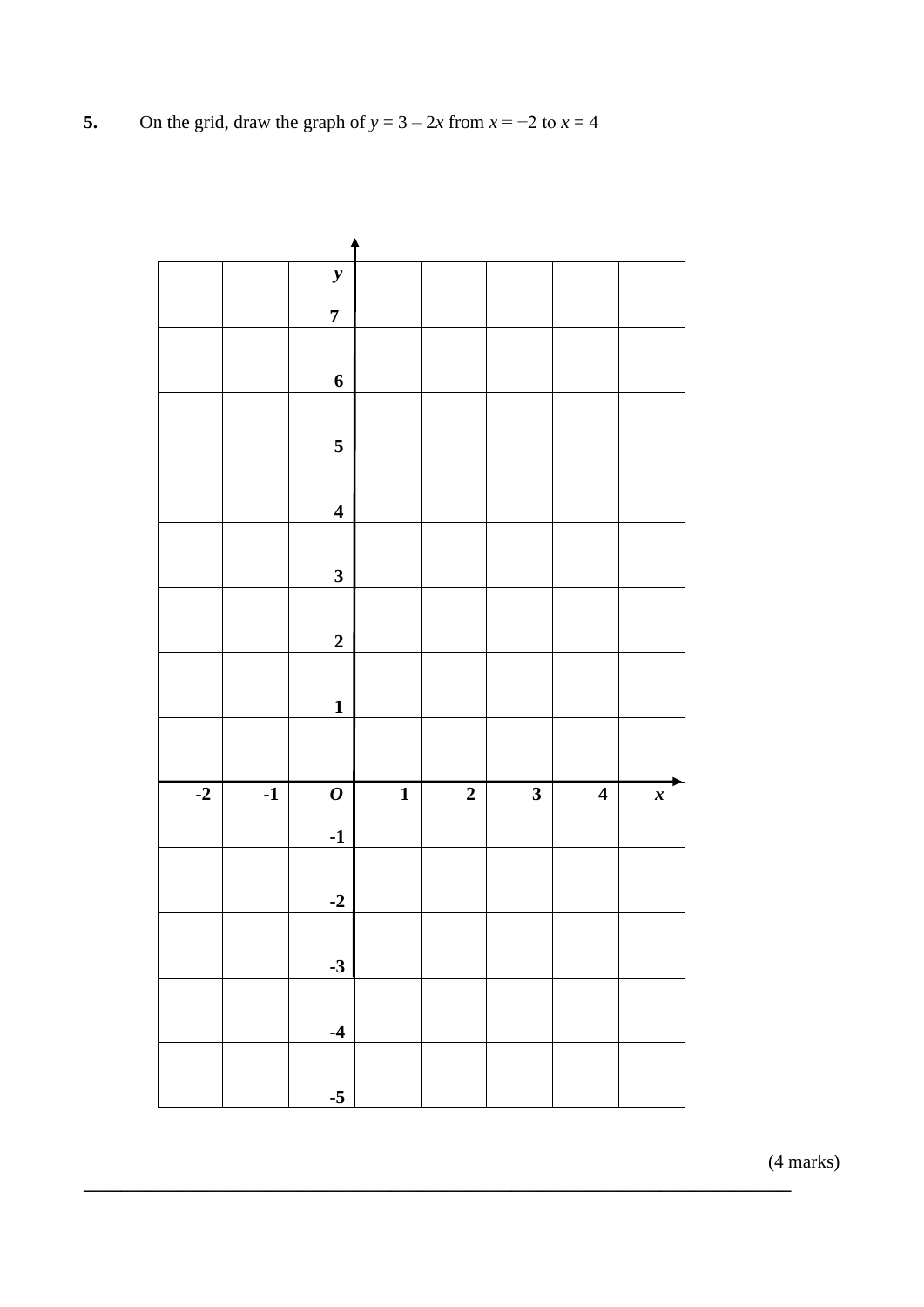On the grid, draw the graph of  $y = 3x + 2$ 6.